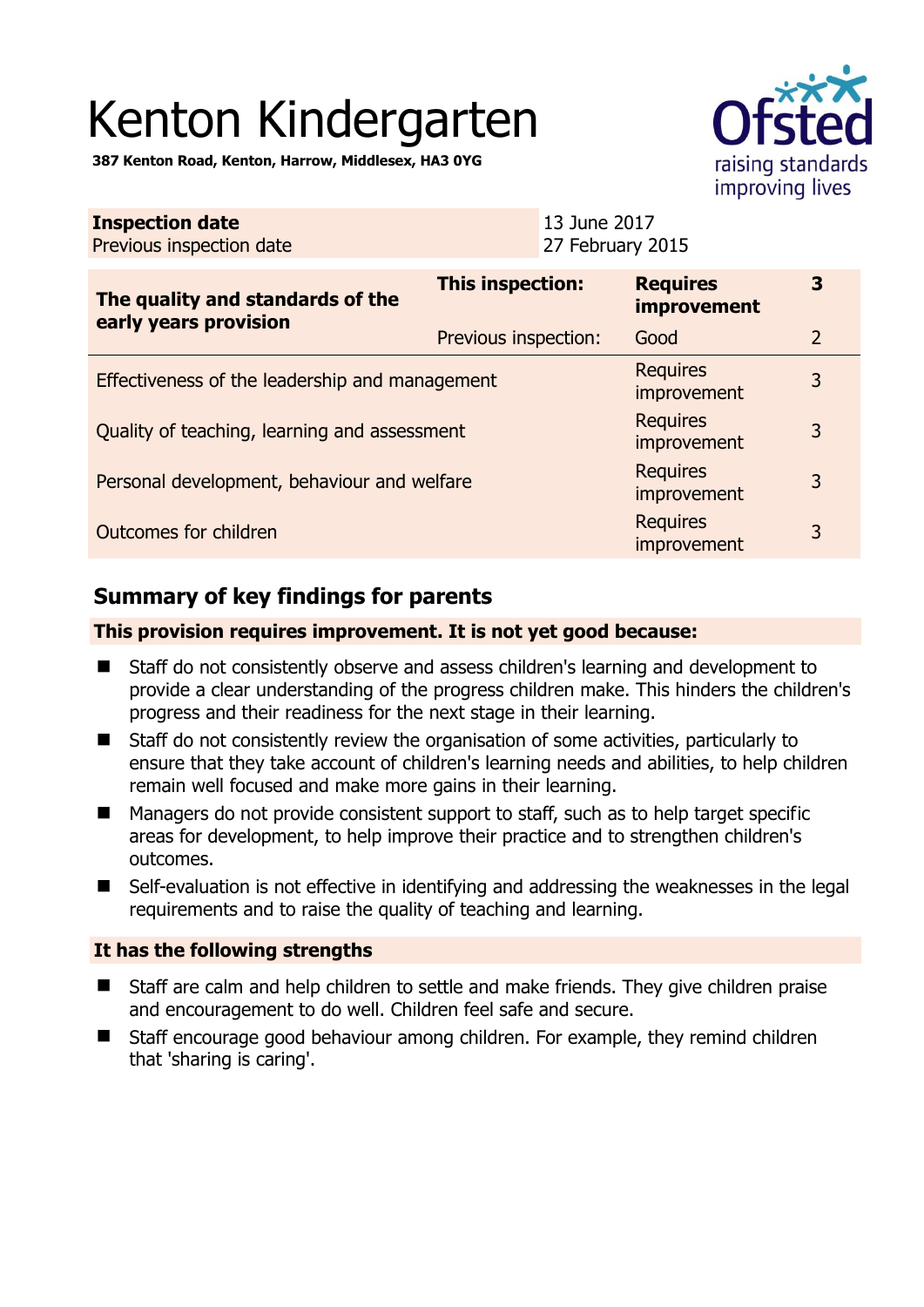## **What the setting needs to do to improve further**

#### **To meet the requirements of the early years foundation stage the provider must:**

|                                                                                                                                               | <b>Due Date</b> |
|-----------------------------------------------------------------------------------------------------------------------------------------------|-----------------|
| improve the use of observations and assessments to identify next<br>steps in children's learning and to help children make good<br>progress   | 20/09/2017      |
| monitor staff performance effectively and offer more tailored<br>support to help improve teaching practice to benefit children's<br>learning. | 20/09/2017      |

## **To further improve the quality of the early years provision the provider should:**

- strengthen further the organisation of some routine activities so that all children remain interested and involved in their learning
- improve the use of self-evaluation to closely monitor the strengths and weaknesses and identify areas to improve, to help raise outcomes for all children rapidly.

## **Inspection activities**

- The inspector observed activities in all parts of the nursery, including the outdoor provision.
- The inspector spoke to some members of staff and children at appropriate times during the inspection, and held meetings with the management team.
- The inspector carried out a joint observation with the manager.
- The inspector took account of the views of parents spoken to during the inspection and reviewed parents' written comments and suggestions.
- The inspector looked at children's records, planning documentation and the nursery's policies and procedures, including those related to the suitability of staff.

**Inspector**  Fatiha Maitland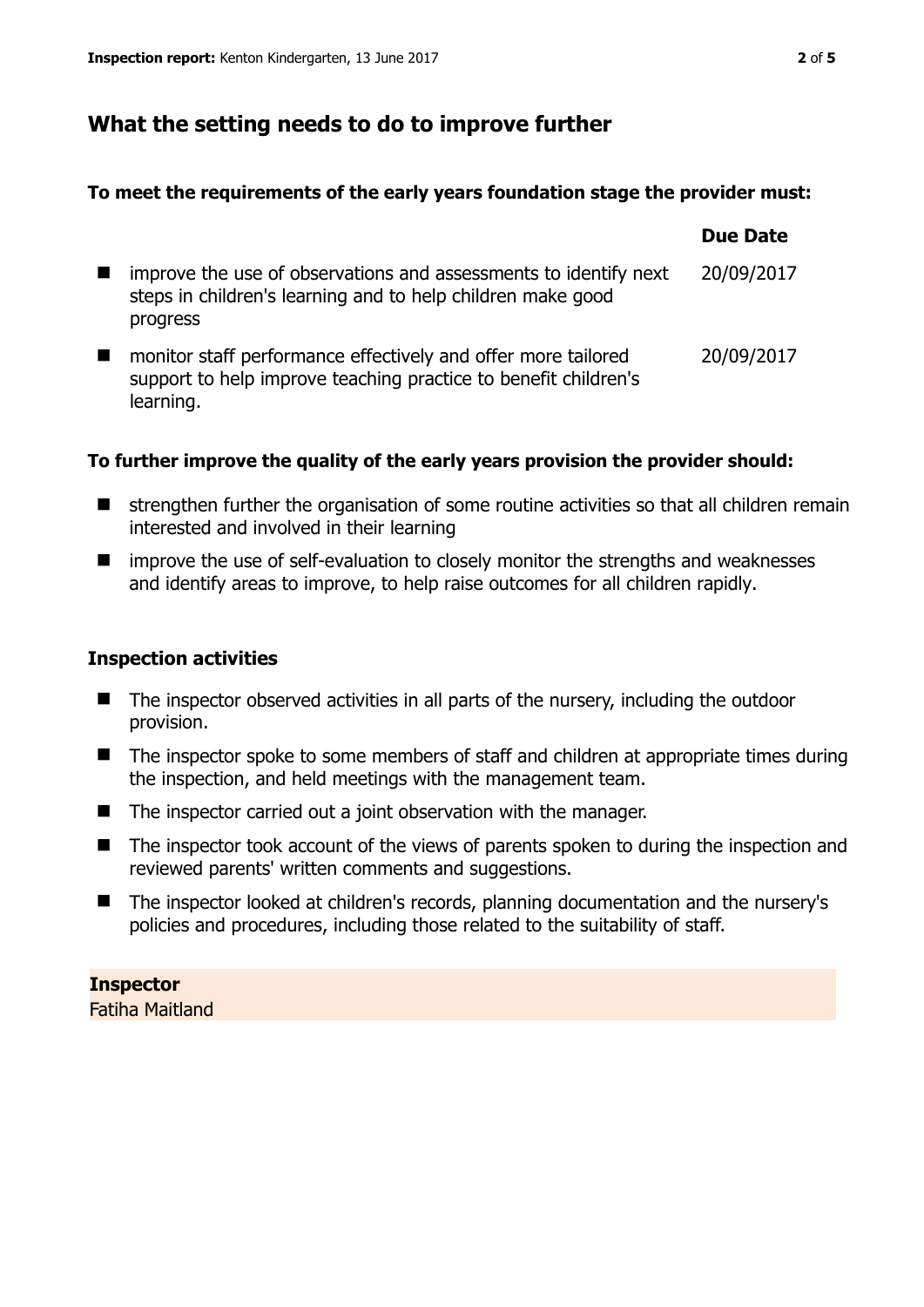## **Inspection findings**

## **Effectiveness of the leadership and management requires improvement**

Safeguarding is effective. Staff have a secure knowledge of safeguarding practices and know what to do should a welfare concern arise. For example, there are effective systems in place to ensure that all staff are suitable to work with children. Staff check the premises and resources regularly to keep children safe. Staff understand how to monitor children's attendance and encourage parents to notify them of their children's absence. Managers conduct some monitoring of staff practice. However, they are not always consistent in their approach. For instance, targets set for staff lack clarity and give them little guidance on how they can improve the quality of their practice. Self-evaluation is over generous. For example, it focuses mainly on strengths and does not note what the setting could do to improve the practice even further. Managers have acknowledged that they need to improve their practice, but actions are not quick enough to close gaps in some of the children's learning. Parents are generally happy with the care and learning their children receive.

## **Quality of teaching, learning and assessment requires improvement**

The quality of teaching is inconsistent. Not all staff complete regular observations of children's learning to fully identify what children know and need to learn next. Some staff are not fully aware of all children's current skills and achievements. Children get on well with each other. They enjoy being creative in a variety of ways. For example, they make their favourite models using different tools. They create colourful collage pictures and enjoy praise from staff. Children share a book with their friends and listen to stories. They talk about different shapes and have suitable opportunities to speak and reflect on their learning. Staff keep parents informed about their children's learning and well-being. They share information with other settings when the time comes for children to move on.

## **Personal development, behaviour and welfare require improvement**

In general, children enjoy their time at the nursery and access a range of resources indoors and outdoors. Although many children engage in purposeful play, this is not consistent among all children. For example, some children tend to wander aimlessly for periods and do not learn or make good enough progress to prepare them well for their next stages in learning. Staff support children to adopt healthy lifestyles. For example, children know they need to wash their hands to get rid of germs. They enjoy daily physical play and fresh air in the outdoor area.

## **Outcomes for children require improvement**

Children handle resources safely and look after their belongings. They gain some skills for their future learning. However, due to the inconsistent use of assessments and the variable quality of teaching practice, not all children make good progress.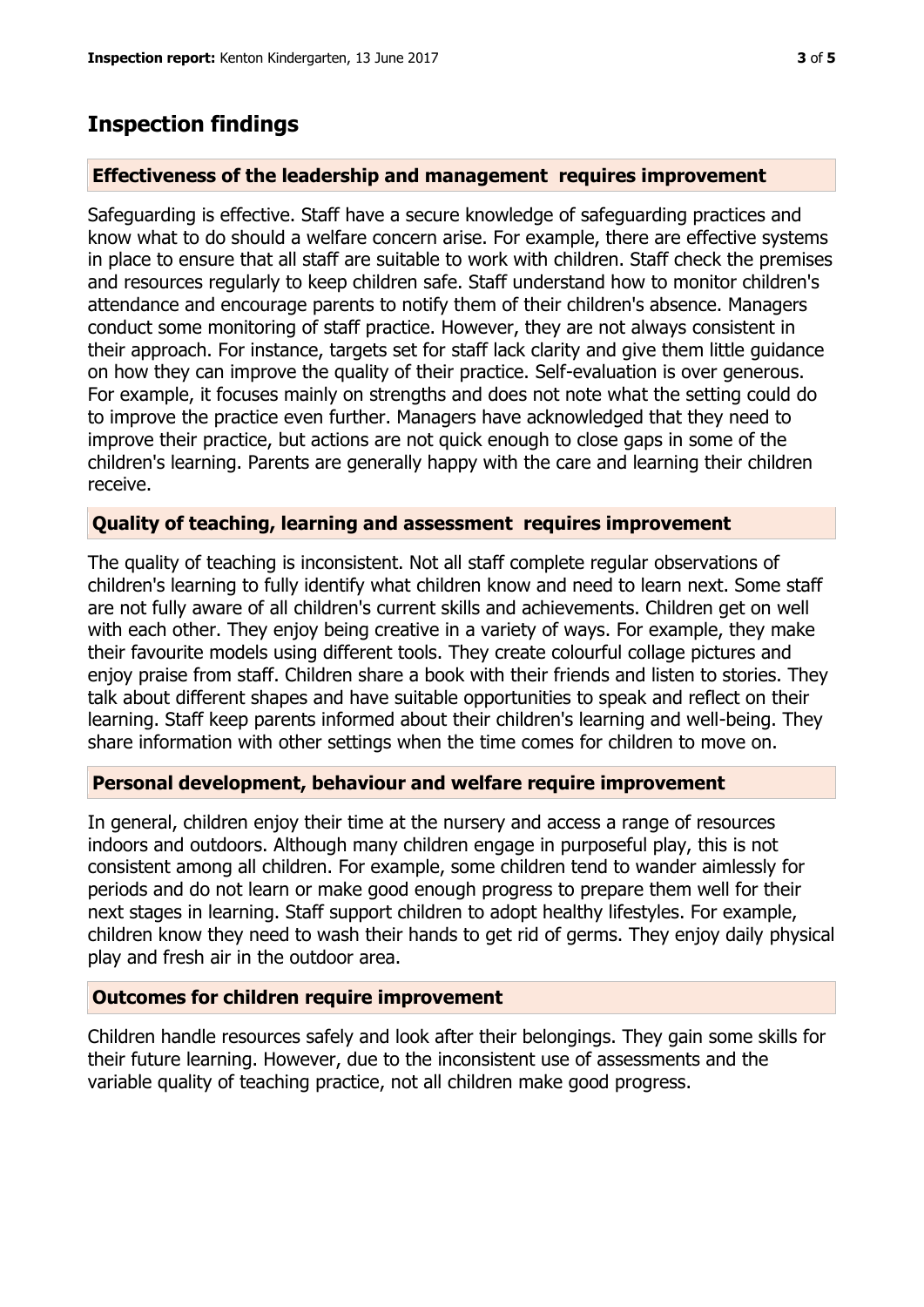## **Setting details**

| Unique reference number                             | EY403449                 |
|-----------------------------------------------------|--------------------------|
| <b>Local authority</b>                              | <b>Brent</b>             |
| <b>Inspection number</b>                            | 1094147                  |
| <b>Type of provision</b>                            | Full-time provision      |
| Day care type                                       | Childcare - Non-Domestic |
| <b>Registers</b>                                    | Early Years Register     |
| <b>Age range of children</b>                        | $2 - 4$                  |
| <b>Total number of places</b>                       | 25                       |
| Number of children on roll                          | 37                       |
| <b>Name of registered person</b>                    | Sakunthala Ahluwalia     |
| <b>Registered person unique</b><br>reference number | RP904452                 |
| Date of previous inspection                         | 27 February 2015         |
| <b>Telephone number</b>                             | 07943 838 263            |

Kenton Kindergarten registered in 2010. It is located in Kenton, in the London Borough of Brent. The nursery is open each weekday from 8.45am to 2.45pm and operates during school term time only. The provider receives funding to offer free early education for children aged two, three and four years. There are seven members of staff, of whom five hold relevant early years qualifications ranging from level 2 to level 3.

This inspection was carried out by Ofsted under sections 49 and 50 of the Childcare Act 2006 on the quality and standards of provision that is registered on the Early Years Register. The registered person must ensure that this provision complies with the statutory framework for children's learning, development and care, known as the early years foundation stage.

Any complaints about the inspection or the report should be made following the procedures set out in the guidance 'Complaints procedure: raising concerns and making complaints about Ofsted', which is available from Ofsted's website: www.gov.uk/government/organisations/ofsted. If you would like Ofsted to send you a copy of the guidance, please telephone 0300 123 4234, or email enquiries@ofsted.gov.uk.